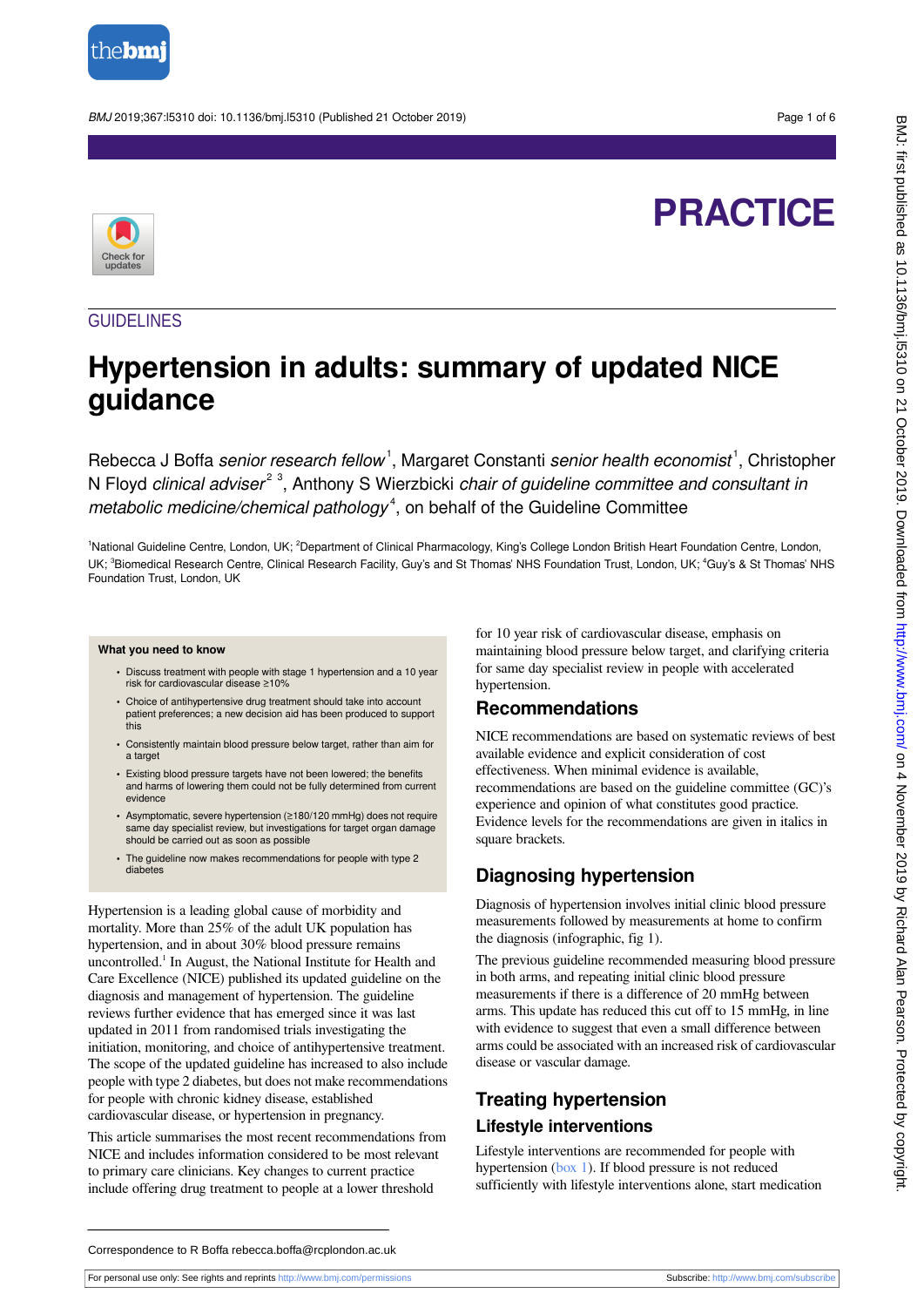in combination with lifestyle interventions, taking into account the patient's individual needs.

#### <span id="page-1-0"></span>**Box 1: Lifestyle interventions (not updated)**

- **•** Offer lifestyle advice to people with suspected or diagnosed hypertension, and continue to offer it periodically
- **•** Ask about diet and exercise patterns, because a healthy diet and regular exercise can reduce blood pressure. Offer appropriate guidance and written or audiovisual materials to promote lifestyle changes
- **•** Ask about alcohol consumption and encourage a reduced intake if the person drinks excessively, because this can reduce blood pressure and has broader health benefits. See the recommendations for practice in the NICE guideline on alcohol use disorders: prevention
- **•** Discourage excessive consumption of coffee and other caffeine rich products
- **•** Encourage people to keep their dietary sodium intake low, either by reducing or substituting sodium salt, as this can reduce blood pressure
- **•** Do not offer calcium, magnesium, or potassium supplements as a method for reducing blood pressure
- **•** Offer advice and help to smokers to stop smoking. See the NICE guideline on stop smoking interventions and services
- **•** Inform people about local initiatives by, for example, healthcare teams or patient organisations that provide support and promote healthy lifestyle change, especially those that include group work for motivating lifestyle change
- **•** Recommendations were not updated other than a review of the evidence for relaxation therapies. The available randomised trial data were not sufficient to determine the benefit or harms of these interventions, and recommendations for relaxation therapies were removed from the guideline. Evidence from the previous guideline was based on short term blood pressure changes, and there was no evidence of a direct benefit to people with hypertension, such as improving quality of life or reducing cardiovascular events.

## **Starting antihypertensive drug treatment**

Discuss people's preferences for treatment or no treatment, and use clinical judgment when considering treatment for people with frailty or multimorbidity. Offer treatment to all people with stage 2 hypertension (160/100-179/119 mmHg). For those with stage 1 hypertension (140/90-159/99 mmHg), evidence from randomised trials showed a benefit of treatment,<sup>23</sup> and health economic modelling found that treating people with stage 1 hypertension with a 10% cardiovascular disease risk was cost effective because of reductions in cardiovascular events, therefore:

- **•**Discuss starting antihypertensive drug treatment, in addition to lifestyle advice, with adults under 80 with persistent stage 1 hypertension who have one or more of the following:
- o target organ damage ([box 4](#page-1-1))
- o established cardiovascular disease ([box 4](#page-1-1))
- o renal disease
- o diabetes

o an estimated 10 year risk of cardiovascular disease of 10% or more.

*(Updated recommendation) [Based on moderate to very low quality randomised trial data and original economic modelling]*

**•**Consider antihypertensive drug treatment in addition to lifestyle advice for adults under 60 with stage 1 hypertension and an estimated 10 year risk below 10%. Bear in mind that 10 year cardiovascular risk may underestimate the lifetime probability of developing cardiovascular disease. [*Based on very low quality non-randomised data, the experience and opinion of the GC, and on original economic modelling]*

- **•**Consider antihypertensive drug treatment in addition to lifestyle advice for people over 80 with stage 1 hypertension if their clinic blood pressure is over 150/90 mmHg. Use clinical judgement for people with frailty or multimorbidity. [*Based on the experience and opinion of the GC]*
- **•**For adults under 40 with hypertension, consider seeking specialist evaluation of secondary causes of hypertension and a more detailed assessment of the long term balance of treatment benefit and risks. *[Based on the experience and opinion of the GC]*

#### <span id="page-1-1"></span>**Box 4: Definitions**

#### **Established cardiovascular disease**

Medical history of stroke or transient ischaemic attack, heart attack, angina, narrowed peripheral arteries, or an interventional procedure. Cardiovascular disease is a general term for conditions affecting the heart or blood vessels. It is usually associated with a build up of fatty deposits inside the arteries (atherosclerosis) and an increased risk of blood clots. It can also be associated with damage to arteries in organs such as the brain, heart, kidneys, and eyes through deposition of glassy material within the artery walls (arteriosclerosis). Cardiovascular disease is one of the main causes of death and disability in the UK, but it can often be prevented by leading a healthy lifestyle.

#### **Stage 1 hypertension**

Clinic blood pressure ranging from 140/90 mmHg to 159/99 mmHg and subsequent ambulatory blood pressure daytime average or home blood pressure monitoring average blood pressure ranging from 135/85 mmHg to 149/94 mmHg.

#### **Stage 2 hypertension**

Clinic blood pressure of 160/100 mmHg or higher but less than 180/120 mmHg and subsequent ambulatory blood pressure daytime average or home blood pressure average of 150/95 mmHg or higher.

#### **Stage 3 or severe hypertension**

Clinic systolic blood pressure of 180 mmHg or higher or clinic diastolic blood pressure of 120 mmHg or higher.

#### **Target organ damage**

Damage to organs such as the heart, brain, kidneys, and eyes. Examples are left ventricular hypertrophy, chronic kidney disease, hypertensive retinopathy, or increased urine albumin: creatinine ratio

#### **Accelerated hypertension**

A severe increase in blood pressure to 180/120 mmHg or higher (and often over 220/120 mmHg) with signs of retinal haemorrhage and/or papilloedema (swelling of the optic nerve). It is usually associated with new or progressive target organ damage and is also known as malignant hypertension

## **Choosing antihypertensive drug treatment**

A new patient decision aid has been developed by NICE to facilitate discussions with patients about different types of treatment, taking into account factors such as side effects, contraindications, and the number of tablets taken per day.<sup>4</sup> The recommended sequence for medication titration is summarised in the infographic. Insufficient evidence was identified to recommend dual antihypertensive therapy when starting treatment.

## **Blood pressure targets**

Some international guidelines have reduced their blood pressure targets on the basis of recent randomised trials including the large multicentre US based SPRINT and ACCORD trials.<sup>56</sup> Both trials compared systolic blood pressure treatment targets of 140 mmHg with more intensive targets of 120 mmHg. Both trials included people with established cardiovascular disease and chronic kidney disease, therefore were not fully applicable to this guideline. A subgroup analysis of SPRINT that excluded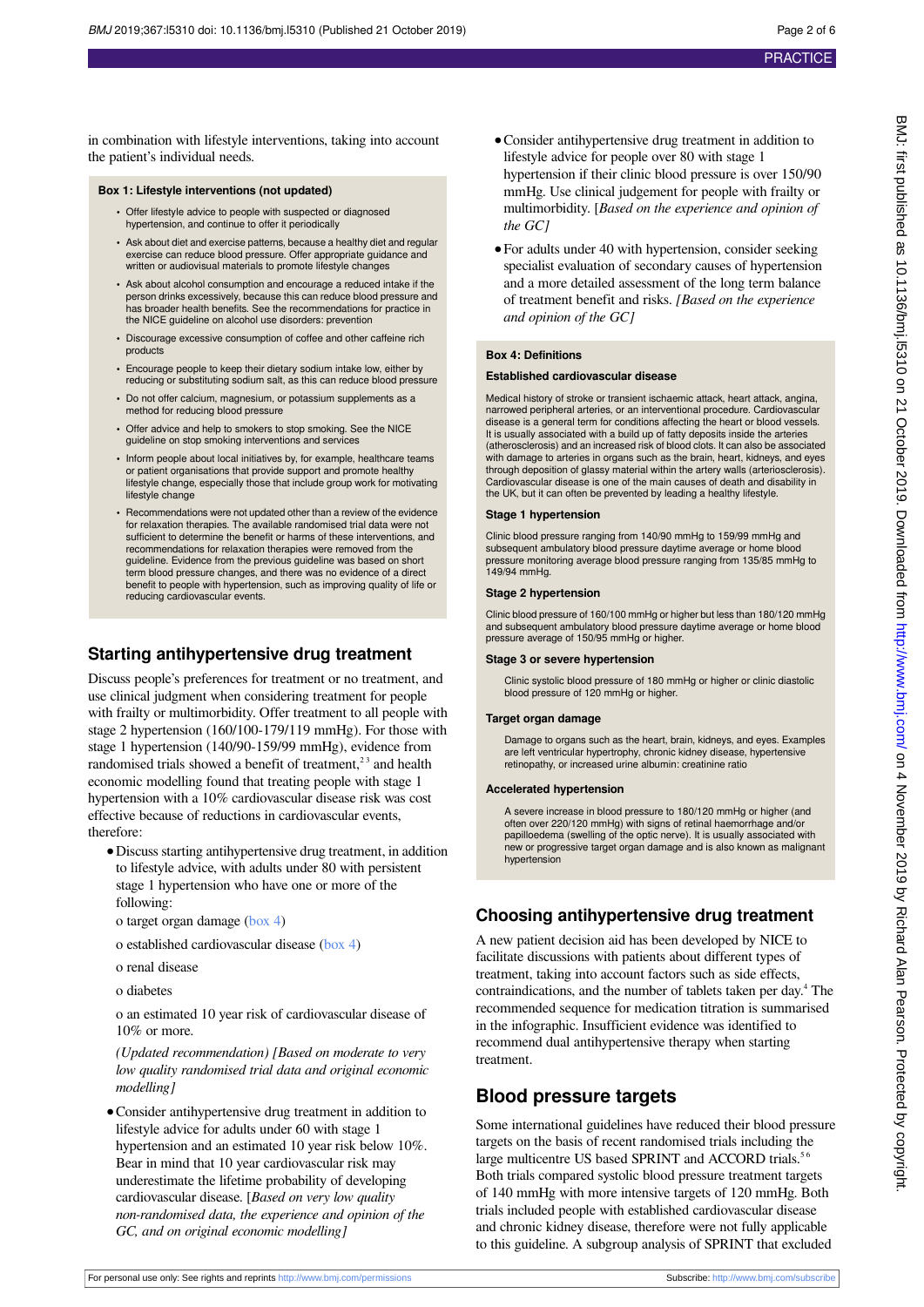people with chronic kidney disease found a benefit of the lower blood pressure targets for people without type 2 diabetes, in terms of reducing mortality and cardiovascular events. However, the lower blood pressure target was also associated with a greater risk of harms such as acute kidney injury and hypotension. As the trial was stopped early, the long term implications of these harms were unclear. In addition, the evidence was not fully applicable to UK clinical practice because of differences in the methods for measuring blood pressure: the trial used automated measurement set on a time delay and an isolated rest period, which results in lower blood pressure readings than in routine UK clinical practice.<sup>7</sup> A lower systolic blood pressure target of 120 mmHg in the trial would not equate to the same blood pressure target in UK practice. The evidence therefore was unclear and insufficient to determine the benefits and harms of lowering existing blood pressure targets. A subgroup analysis of ACCORD that excluded people with established cardiovascular disease also found no benefit of a lower blood pressure target for people with type 2 diabetes. Recommendations therefore reflect this, and focus on reducing and maintaining blood pressure below the existing target of 140 mmHg when the person is subsequently monitored, as this is not achieved in approximately 35% of people.<sup>1</sup>

- **•**Reduce clinic blood pressure to below 140/90 mmHg and maintain that level in adults under 80 with hypertension
- **•**Reduce clinic blood pressure to below 150/90 mmHg and maintain that level in adults over 80 with hypertension. *(Updated recommendation) [Based on moderate to very low quality randomised data and based on the experience and opinion of the GC]*

## **Monitoring blood pressure**

People with hypertension need review and monitoring to assess their response to treatment, and to ensure that their blood pressure remains below target. As discussed above, the update recommends to "reduce clinic blood pressure to below" target, rather than "aim for a target" as per the 2011 guideline. Evidence was insufficient to strongly recommend blood pressure monitoring at home, so instead recommendations advise the use of home monitoring in people who choose to self-monitor their blood pressure. Evidence on telemonitoring was limited, and did not determine any additional benefits for patient outcomes. As a result, this was not recommended.

- **•**Use clinic blood pressure measurements to monitor the response to lifestyle changes or drug treatment
- **•**Advise people who choose to self-monitor their blood pressure to use home blood pressure monitoring [\(box 2](#page-2-0))
- **•**Consider ambulatory or home blood pressure monitoring, in addition to clinic blood pressure measurements, for people with hypertension identified as having a white coat effect or masked hypertension.

[*Based on low to very low quality evidence and based on the experience and opinion of the GC]*

#### <span id="page-2-0"></span>**Box 2: Monitoring blood pressure**

- **•** When using ambulatory or home blood pressure monitoring to examine the response to treatment in adults with hypertension, use the average blood pressure level taken during the person's usual waking hours. Reduce and maintain blood pressure at the following levels: **–** below 135/85 mmHg for adults under 80
- **–** below 145/85 mmHg for adults over 80
- **–** Measure standing and seated blood pressure in people with hypertension and
- **♦** with type 2 diabetes or
- **♦** with symptoms of postural hypotension or
- **♦** aged 80 and over
- **•** In people with a notable postural drop (more than 20 mmHg in systolic blood pressure) or symptoms of postural hypotension, treat to a blood pressure target based on standing blood pressure
- **•** For people who choose to use home blood pressure monitoring, provide **–** training and advice on using home blood pressure monitors
- **–** information about what to do if they are not achieving their target blood pressure

Be aware that the corresponding measurements for home blood pressure monitoring are 5 mmHg lower than for clinic measurements.

- **•** Provide an annual review of care for adults with hypertension to monitor blood pressure, provide support, and discuss lifestyle, symptoms, and medication [Not updated]
- **•** For adults with type 2 diabetes on antihypertensive drug treatment when diabetes is diagnosed, review blood pressure control and medications used. Make changes only if there is poor control of blood pressure or if current drug treatment is not appropriate because of microvascular complications or metabolic problems [From the previous guideline on type 2 diabetes in adults guideline (NICE guideline NG28)]

See [box 2](#page-2-0) for further details on how to monitor blood pressure.

## **Identifying who to refer for same day specialist review**

Asymptomatic, severe hypertension (≥180/120 mmHg) does not require same day specialist review. The previous guideline recommended immediate treatment for people with severe hypertension regardless of other signs and symptoms. However, referring everyone based on blood pressure alone may result in a large volume of accident and emergency referrals when only a small proportion have life threatening cases of accelerated hypertension. It is not clear to many clinicians which patients with extreme blood pressures need to be seen in secondary care urgently. This guideline has therefore clarified the criteria for those who do require treatment to be started immediately in the community versus those who require same day specialist review (including those with accelerated hypertension, suspected pheochromocytoma, or life threatening symptoms) ([box 3](#page-3-0)). These updated recommendations reflect that target organ damage investigations can be carried out quickly by non-specialists to aid decision making and determine who may need urgent referral or treatment. Evidence in this area was lacking, therefore these recommendations were based on consensus. The committee took into account the advantages and disadvantages of same day referral and the balance between identifying people who need urgent treatment against unnecessary use of resources.

For personal use only: See rights and reprints<http://www.bmj.com/permissions> Subscribe: <http://www.bmj.com/subscribe>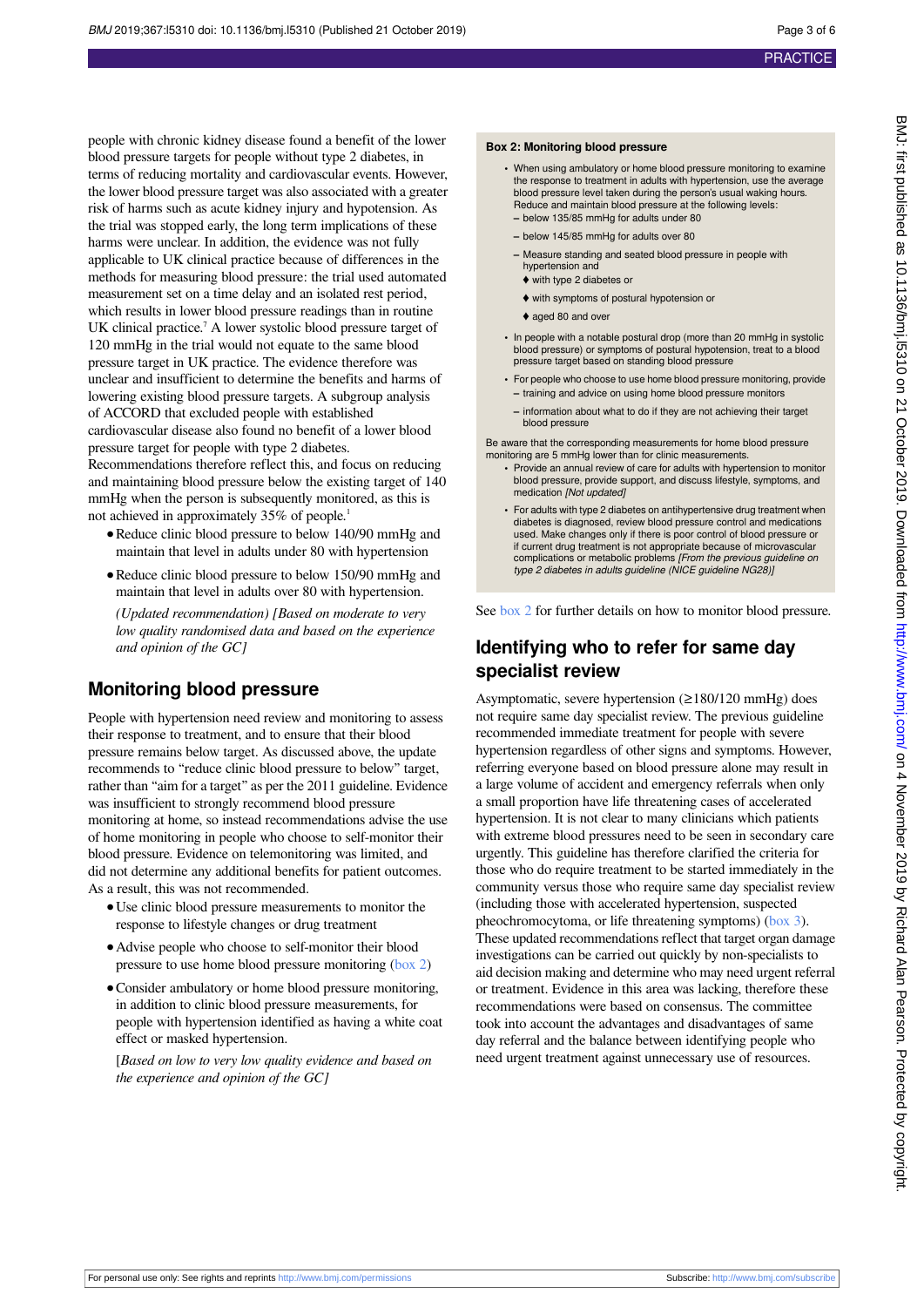<span id="page-3-0"></span>**Box 3: Identifying accelerated hypertension: assessing for same**

**•** Refer people for specialist assessment, carried out on the same day, if they have a clinic blood pressure of 180/120 mmHg and higher with

**day review**

### o signs of retinal haemorrhage or papilloedema (accelerated hypertension) or o life threatening symptoms such as new onset confusion, chest pain, signs of heart failure, or acute kidney injury **•** If a person has severe hypertension (clinic blood pressure of 180/120 mmHg or higher) but no symptoms or signs indicating same day referral, carry out investigations for target organ damage as soon as possible: o If target organ damage is identified, consider starting antihypertensive drug treatment immediately, without waiting for the results of ambulatory or home blood pressure monitoring o If no target organ damage is identified, repeat clinic blood pressure measurement within seven days **•** Refer people for specialist assessment carried out on the same day if they have suspected pheochromocytoma (for example, labile or postural hypotension, headache, palpitations, pallor, abdominal pain, or diaphoresis) **Implementation** Lowering the cardiovascular risk based threshold for starting

treatment in those with stage 1 hypertension will mean additional people require treatment and monitoring, although data suggest that approximately half of those who are newly recommended treatment are already receiving it in primary care.<sup>8</sup> Treating the additional patients will require additional primary care consultations but will lead to reduced numbers of cardiovascular events. Investment will be needed to implement ambulatory blood pressure monitoring in primary care settings that do not currently offer it (despite being a recommendation of the 2011 guideline). Clinical and economic evidence shows ambulatory blood pressure monitoring to be cost saving in the longer term through improved accuracy of diagnosis, thus avoiding unnecessary medication for those wrongly diagnosed as hypertensive and avoiding cardiovascular events in those wrongly diagnosed as normotensive. The guideline committee acknowledges that costs and savings may not always fall on the same setting (primary versus secondary care).

#### **Further information on the guidance**

#### **Methods**

- **•** This guidance was developed by the National Guideline Centre in accordance with NICE guideline development methods (https://www.[nice.org.uk/media/default/about/what-we-do/our](http://nice.org.uk/media/default/about/what-we-do/our-programmes/developing-nice-guidelines-the-manual.pdf)[programmes/developing-nice-guidelines-the-manual.pdf\)](http://nice.org.uk/media/default/about/what-we-do/our-programmes/developing-nice-guidelines-the-manual.pdf)
- **•** A Guideline Committee was established by the National Guideline Centre, which incorporated healthcare and allied healthcare professionals (one hypertension specialist nurse, two physicians with an interest in hypertension, one primary care nurse, two general practitioners, one elderly care physician, one commissioner, one senior pharmacist) and two lay members. In addition, the committee had one co-opted member (one diabetologist)
- **•** Review questions were developed based on key clinical areas of the scope. Systematic literature searches, critical appraisals, evidence reviews, and evaluations of cost effectiveness, where appropriate, were completed for all review questions included within the update
- **•** Quality ratings of the evidence were based on GRADE methodology [\(www.gradeworkinggroup.org/](http://www.gradeworkinggroup.org/)). These relate to the quality of the available evidence for assessed outcomes or themes rather than the quality of the study
- **•** The scope and draft of the guideline went through a rigorous reviewing process, in which stakeholder organisations were invited to comment; the committee took all comments into consideration when producing the final version of the guideline
- **•** A formal review of the need to update a guideline is usually undertaken by NICE after its publication. NICE will conduct a review to determine whether the evidence base has progressed substantially to alter the guideline recommendations and warrants an update
- **•** The guideline is available from the NICE website https://www.nice.org. uk/guidance/ng136

#### **Future research**

The following areas were identified where more evidence was required. Further evidence could help to inform future recommendations and ensure people are receiving the best possible treatment

- **•** Which automated blood pressure monitors are suitable for people with hypertension and atrial fibrillation?
- **•** In adults under 40 with hypertension (with or without type 2 diabetes), what are the appropriate risk and blood pressure thresholds for starting treatment?
- **•** What is the optimum blood pressure target for people over 80 with treated primary hypertension?
- **•** Are there subgroups of people with hypertension who should start on dual therapy?
- **•** What is the clinical and cost effectiveness of relaxation therapies for managing primary hypertension in adults in terms of reducing cardiovascular events and improving quality of life?
- **•** Which people with extreme hypertension (220/120 mmHg or higher) or emergency symptoms should be referred for same day hospital specialist assessment?

#### **How patients were involved in the creation of this article**

Committee members involved in this guideline update included lay members who contributed to the formulation of the recommendations summarised here.

#### **Guidelines into practice**

Do you use ambulatory blood pressure monitoring (or home monitoring if ambulatory monitoring isn't suitable or tolerated) to diagnose hypertension?

Do you offer drug treatment to people with stage 1 hypertension (who have no other risk factors) if they have a 10 year cardiovascular disease risk below 20%?

Do you check that people with hypertension maintain a blood pressure that is below their target?

**Guideline Committee members** Elizabeth Clark, Elizabeth Denver, Mark Glover, Judith Magowan, Terry McCormack, Irene McGill, Richard McManus, Lucy Pollock, Mark Shapley, Alison Warren and Bryan Williams (until 10/10/2018).

**Competing interests** We declare the following interests based on NICE's policy on conflicts of interests (available at https://www.nice.org.uk/Media/Default/About/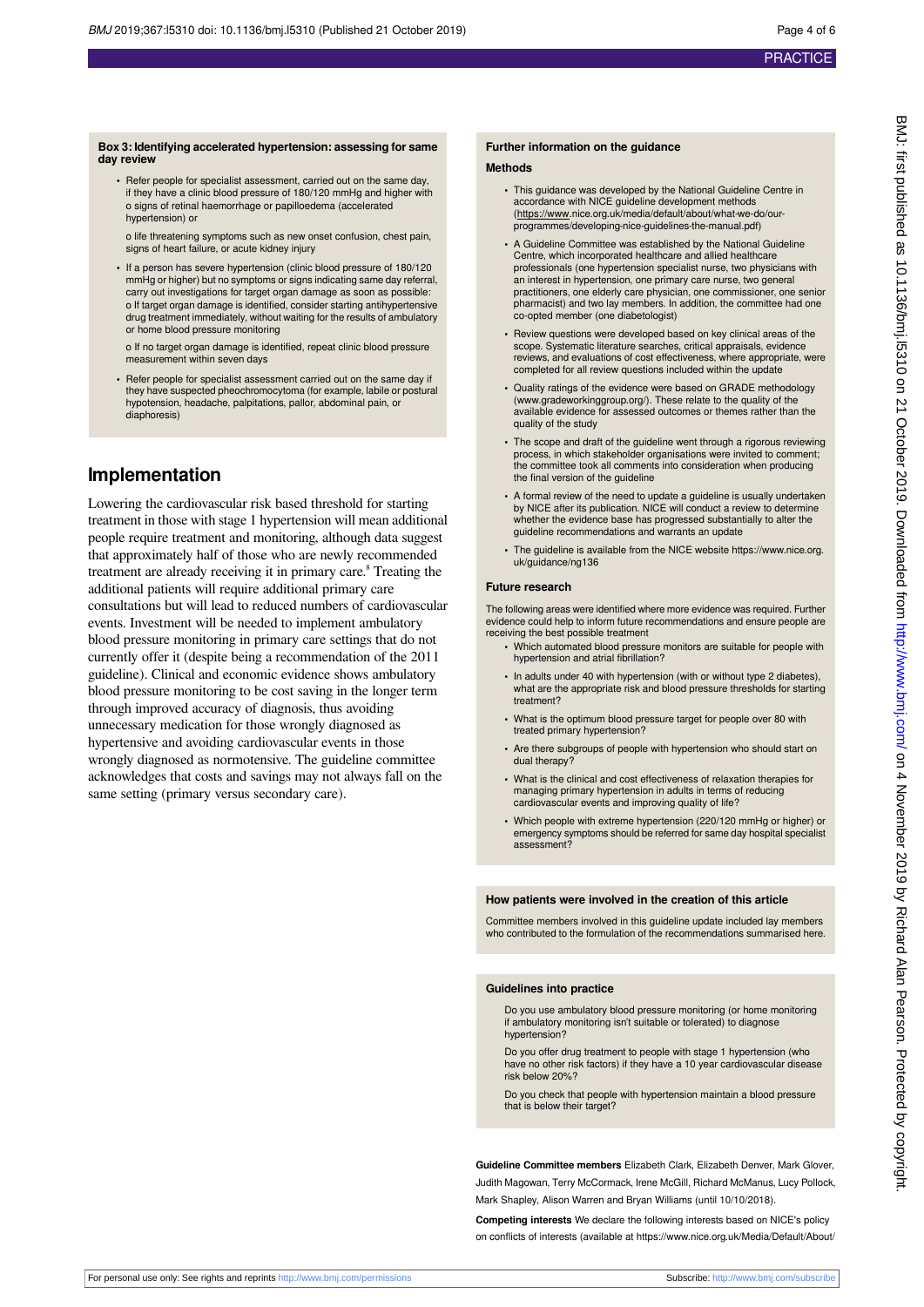Who-we-are/Policies-and-procedures/code-of-practice-for-declaring-and-managingconflicts-of-interest.pdf)

RJB and MC are employees of the National Guideline Centre, which is commissioned and funded by NICE to develop clinical guidelines. ASW and CNF provide full statements in the NICE guideline which can be viewed at [www.bmj.](http://www.bmj.com/content/) [com/content/](http://www.bmj.com/content/).xxx

Provenance and peer review: commissioned; not externally peer reviewed.

**Funding statement** No authors received specific funding from NICE to write this summary. The guideline referred to in this article was produced by the National Guideline Centre which received funding from the National Institute for Health and Care Excellence.

National Institute for Health and Care Excellence 2019 Hypertension in adults: diagnosis and management. Available from https://www.nice.org.uk/guidance/ ng136

1 NHS England. Health Survey for England. 2017 https://files.digital.nhs.uk/8E/8907A5/ HSE17-Adult-Health-rep.pdf

- 2 Brunström M, Carlberg B. Association of blood pressure lowering with mortality and cardiovascular disease across blood pressure levels. JAMA Intern Med 2018;178:28-36. PubMeddoi:10.1001/jamainternmed.2017.6015
- 3 Sundström J, Arima H, Jackson R, et al; Blood Pressure Lowering Treatment Trialists' Collaboration. Effects of blood pressure reduction in mild hypertension: a systematic review and meta-analysis. Ann Intern Med 2015;162:184-91. PubMeddoi:10.7326/M14-0773
- 4 National Institute for Health and Care Excellence. Hypertension in adults: diagnosis and management. 2019. https://www.nice.org.uk/guidance/ng136
- 5 Wright JT Jr, Williamson JD, Whelton PK, et al; SPRINT Research Group. A randomized trial of intensive versus standard blood-pressure control. N Engl J Med 2015;373:2103-16. PubMeddoi:10.1056/NEJMoa1511939
- 6 Cushman WC, Evans GW, Byington RP, et al; ACCORD Study Group. Effects of intensive blood-pressure control in type 2 diabetes mellitus. N Engl J Med 2010;362:1575-85. PubMeddoi:10.1056/NEJMoa1001286
- 7 Stevens SL, McManus RJ, Stevens RJ. Current practice of usual clinic blood pressure measurement in people with and without diabetes: a survey and prospective 'mystery shopper' study in UK primary care. BMJ Open 2018;8:e020589.
- PubMeddoi:10.1136/bmjopen-2017-020589 8 Sheppard JP, Stevens S, Stevens RJ, et al. Association of guideline and policy changes with incidence of lifestyle advice and treatment for uncomplicated mild hypertension in primary care: a longitudinal cohort study in the Clinical Practice Research Datalink. BMJ Open 2018;8:e021827. PubMeddoi:10.1136/bmjopen-2018-021827

Published by the BMJ Publishing Group Limited. For permission to use (where not already granted under a licence) please go to [http://group.bmj.com/group/rights-licensing/](http://group.bmj.com/group/rights-licensing/permissions) [permissions](http://group.bmj.com/group/rights-licensing/permissions)